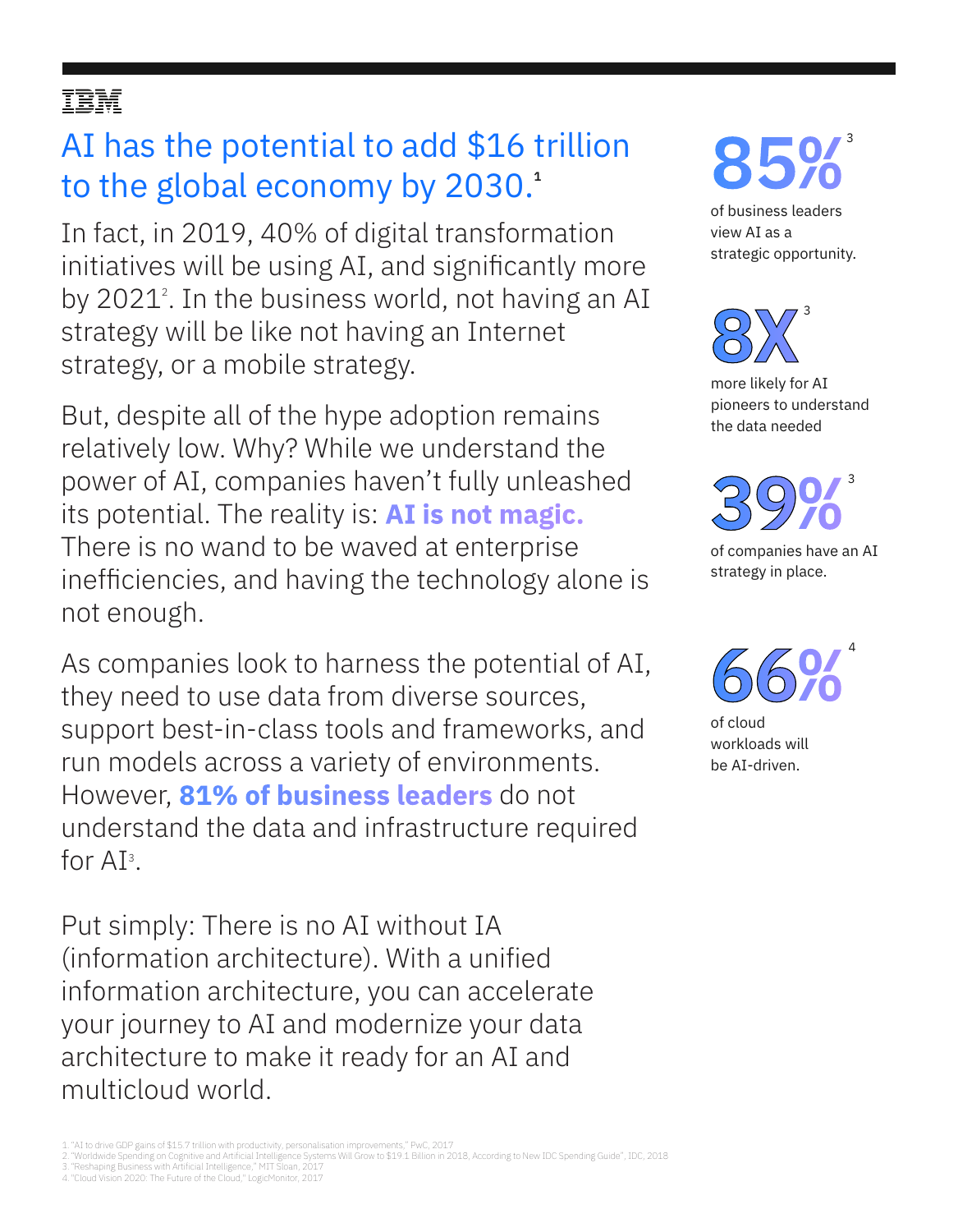# IBM

# **Challenges**

To ensure a successful AI strategy, organizations need to understand how to adopt and implement the technology and realize there will be failures along the way. AI breakthroughs will come with mass experimentation, and while many of those experiments will fail, the successful ones will have substantial impact.

However, there are three major challenges organizations must overcome in order to truly transform into an AI-first company:data, talent, and trust.

| Data          | The lifeblood of AI, but<br>complexity slows progress |
|---------------|-------------------------------------------------------|
| <b>Talent</b> | AI skills are rare and<br>therefore in high demand    |
| Trust         | Skepticism of AI systems &<br>processes               |

# The AI Ladder

The AI Ladder (shown below) has been developed by IBM to provide organizations an understanding of where they are in their AI journey, and a framework for helping them determine where they need to focus. It is a guiding principle is for organizations to transform their business by providing four key areas to consider: how they collect data, organize data, analyze data, and then ultimately infuse AI into their organization.

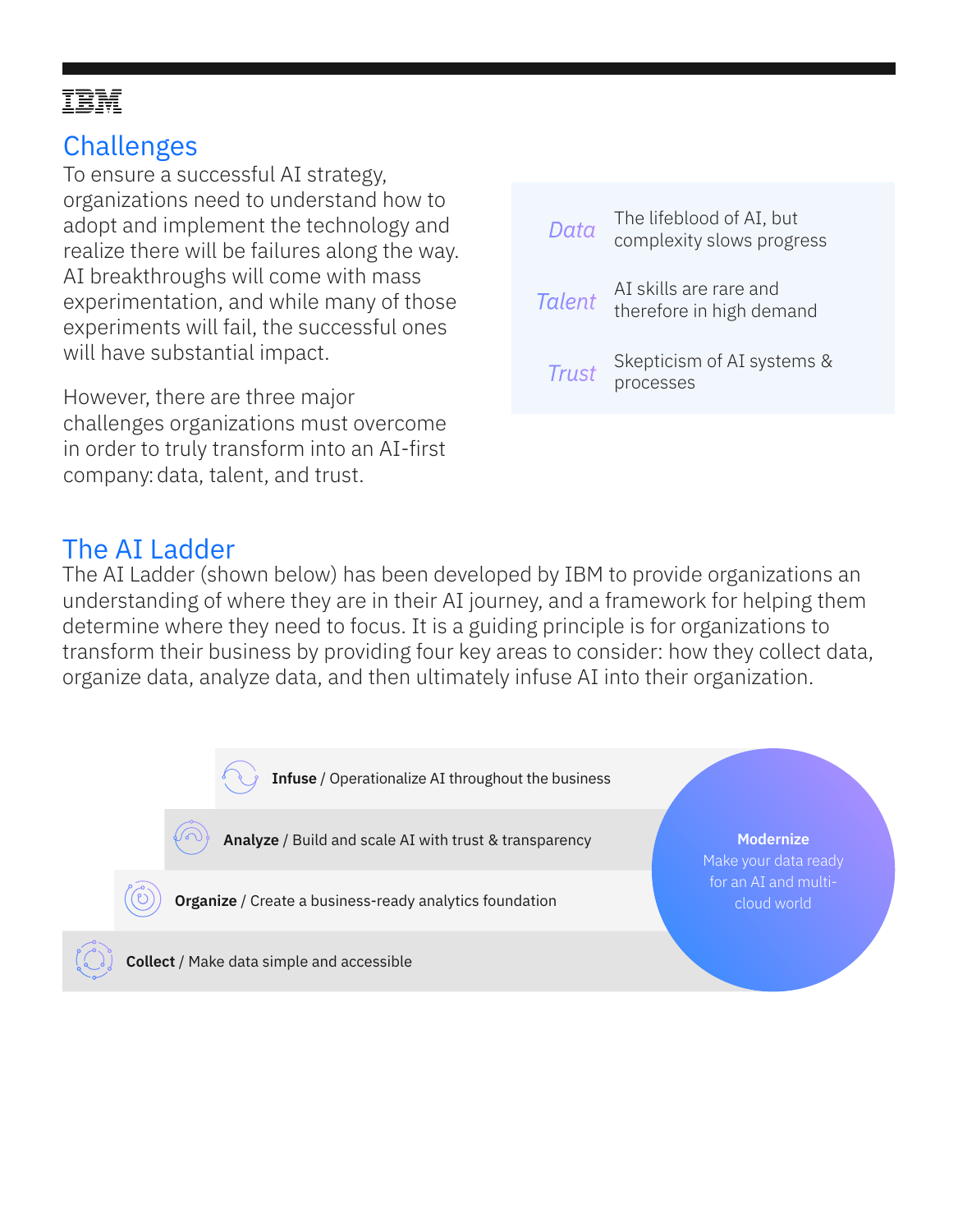# IBM

At IBM, we provide everything you need to accelerate your journey to AI.

### IBM's Data and AI Portfolio:

Interact with pre-built AI services **Watson Assistant, Watson Discovery, Watson APIs, Cognos Analytics, Planning Analytics**

| <b>PREP</b><br>and organize<br>data | <b>BUILD</b><br>and train<br>AI models | <b>RUN</b><br>models in<br>production | <b>MANAGE</b><br>and automate<br>trusted AI at<br>scale |
|-------------------------------------|----------------------------------------|---------------------------------------|---------------------------------------------------------|
| Watson<br>Knowledge Catalog         | Watson<br>Studio                       | Watson<br>Machine Learning            | Watson<br>OpenScale                                     |

**Hybrid Data Management** (Db2) + **DataOps & Governance** (InfoSphere)

Unify on a multicloud data and AI platform **IBM Cloud Pak for Data**

A one of a kind, pre-integrated set of data and AI services delivered within an open and extensive cloud native platform

#### **Red Hat OpenShift** –

Cloud-native container platform and operational services

Applications built for you to quickly put to use in your business

Tools to prep, build, run, and manage your own AI.